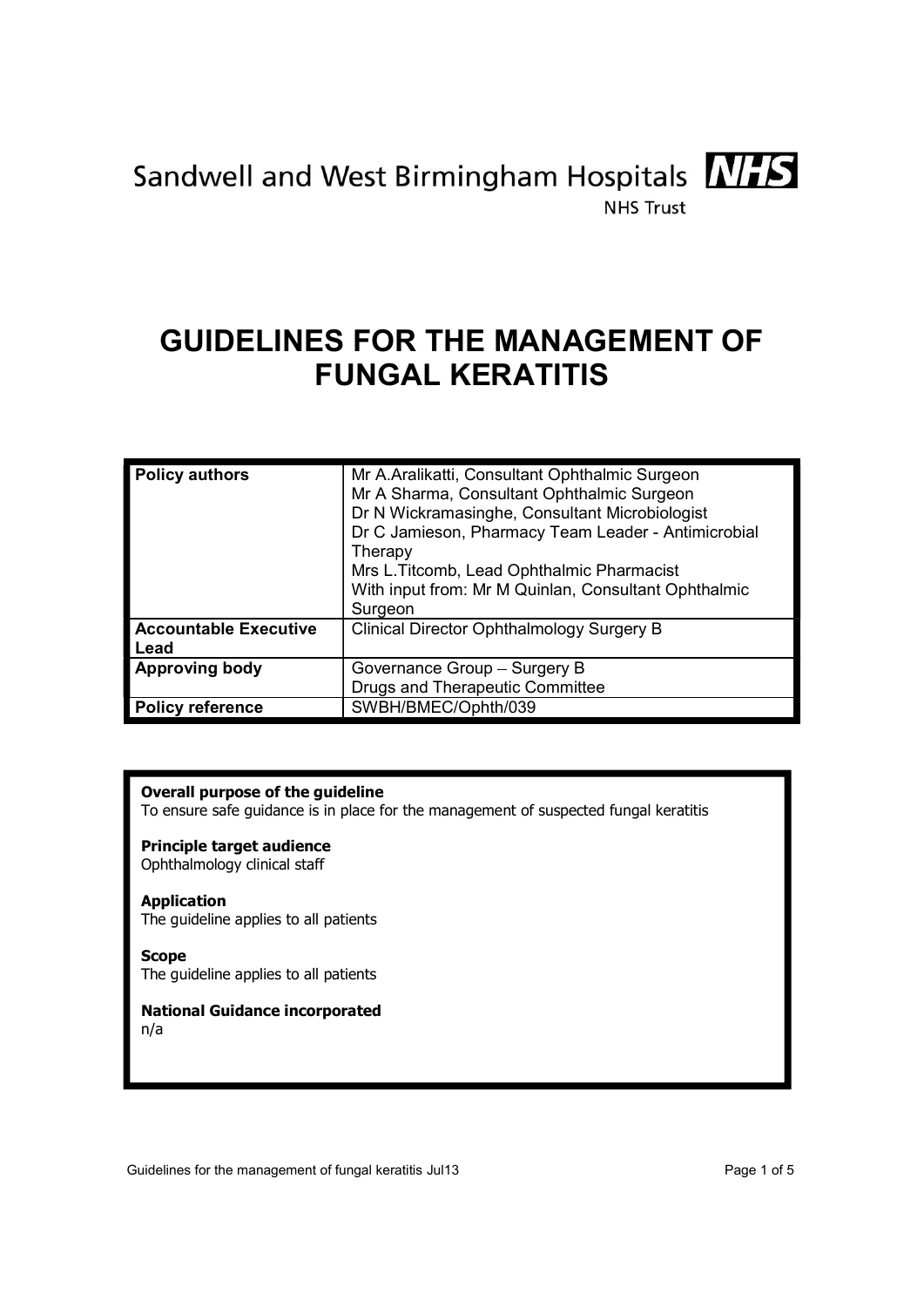| DOCUMENT CONTROL AND HISTORY |                                |                           |                                      |                                                                                                             |  |
|------------------------------|--------------------------------|---------------------------|--------------------------------------|-------------------------------------------------------------------------------------------------------------|--|
| <b>Version</b><br>No         | <b>Date</b><br><b>Approved</b> | Date of<br>Implementation | Next<br><b>Review</b><br><b>Date</b> | Reason for Change e.g. full<br>rewrite, amendment to reflect<br>new legislation, updated<br>flowchart, etc. |  |
|                              | 23-05-2011                     | 23-05-2011                | 23-05-2014                           | Non-availability of econazole<br>1% eye drops                                                               |  |
| っ                            | 17-07-2013                     | 17-07-2013                | 17-07-2016                           |                                                                                                             |  |
| 3                            | 25-10-2016                     | November 2016             | November<br>2019                     | Non-availability of clotrimazole<br>1% eye drops                                                            |  |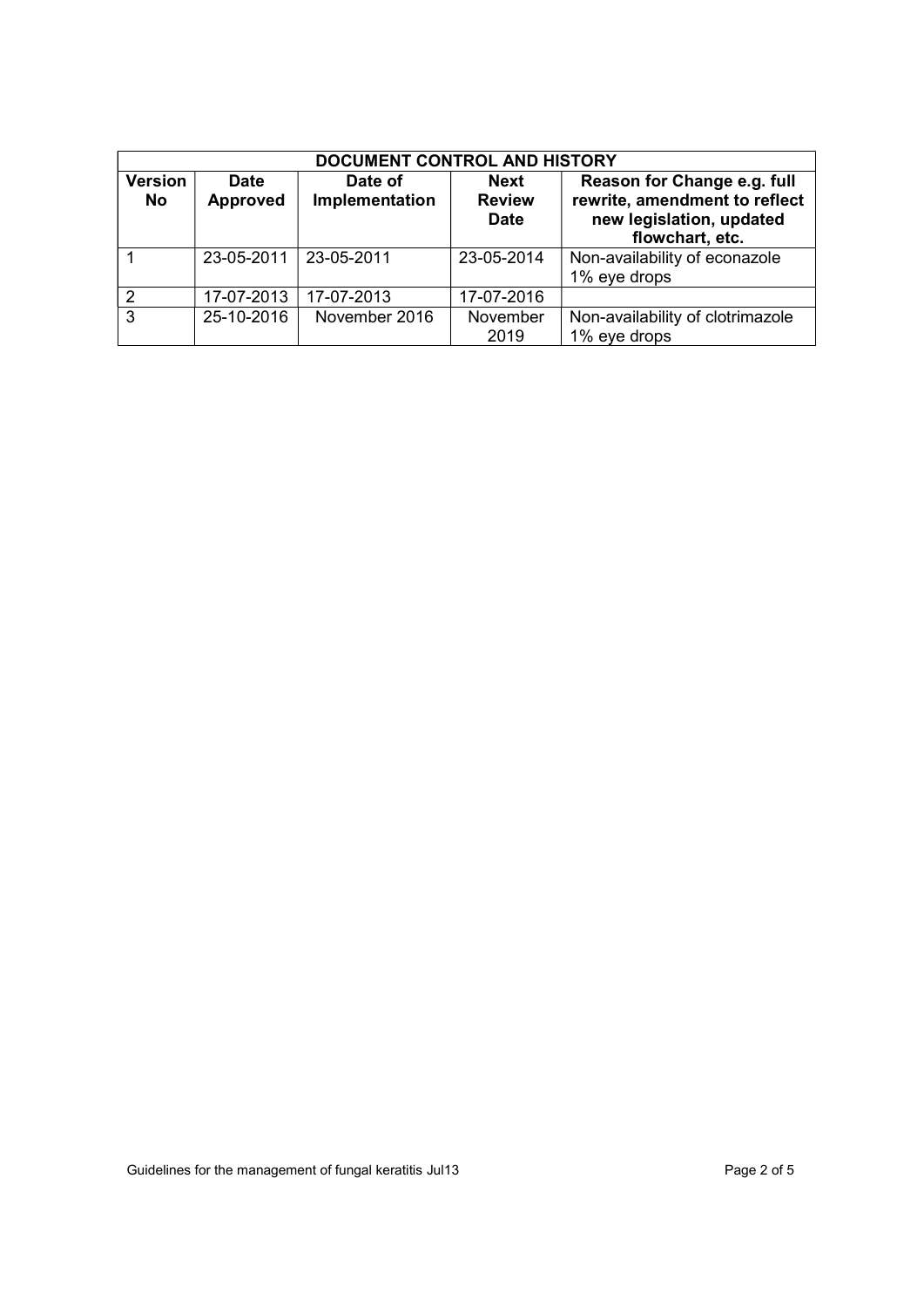# 1.0 Background

 Fungal infection of the cornea is rare and is usually seen in the context of trauma (frequently organic in nature), tissue devitalization, or immunosuppression, including topical corticosteroid use. Other predisposing factors include a hot humid climate, agricultural work, dry eye or a neurotrophic cornea. Fungal infective agents can be divided into moulds (filamentary fungi) and yeasts. Of the former, Fusarium and Aspergillus commonly infect the cornea, and of the latter, Candida is a common infective organism. **Background**<br> **Fungal** infection of the cornea is rare and is usually seen in the context of trauma<br>
(frequently organic in nature), tissue devitalization, or immunosuppression,<br>
including topical corticosteroid use. Other

### 2.0 Clinical Signs

'button' appearance, an expanding stromal infiltrate and relatively small epithelial ulceration. Filamentary fungal infections initially produce a feathery, branching pattern. A severe anterior uveitis and hypopyon may develop. As the condition progresses, the characteristic patterns may disappear, and the appearance closely resembles an advanced bacterial keratitis.

#### 3.0 Management

 All patients suspected of microbial keratitis should have a proper corneal scrape for full microbiological analysis, including urgent Gram stain. This should include bacterial, fungal and viral isolation (Herpes simplex) and special media for Acanthamoeba if clinically indicated. See protocol for corneal scrapes.

A careful history should be taken to exclude systemic disease, e.g. autoimmune disease, immunosuppression (spontaneous or iatrogenic) or evidence of other opportunistic infection. Consider systemic work-up: full blood count, urea and electrolytes, liver function tests, vasculitic screen, blood cultures if pyrexical, chest X-ray and electrocardiogram.

 Most patients with severe microbial keratitis need admission to hospital for intensive antimicrobial treatment.

 As soon as relevant specimens have been taken, intensive topical therapy should be prescribed on the in-patient prescription chart:

#### 3.1 Topical therapy

- Due to manufacturing problems, the availability of topical antifungal eye drops is limited. The following options are suggested, but prescribers are advised to consult the Eye Pharmacy at BMEC to check on availability of these eye drops prior to prescribing. Should the likelihood of any delay in obtaining supplies be advised by pharmacy, prescribers should consult the duty microbiologist for advice on alternative agents or routes of administration.
- Patients should be treated initially empirically with voriconazole 1% eye drops (unlicensed, non-formulary, held in stock and available from Eye pharmacy), given hourly day and night for the first 24-48 hours. Authorisation for the use of a nonformulary drug is obtained by contacting an officer of the Drug & Therapeutics committee.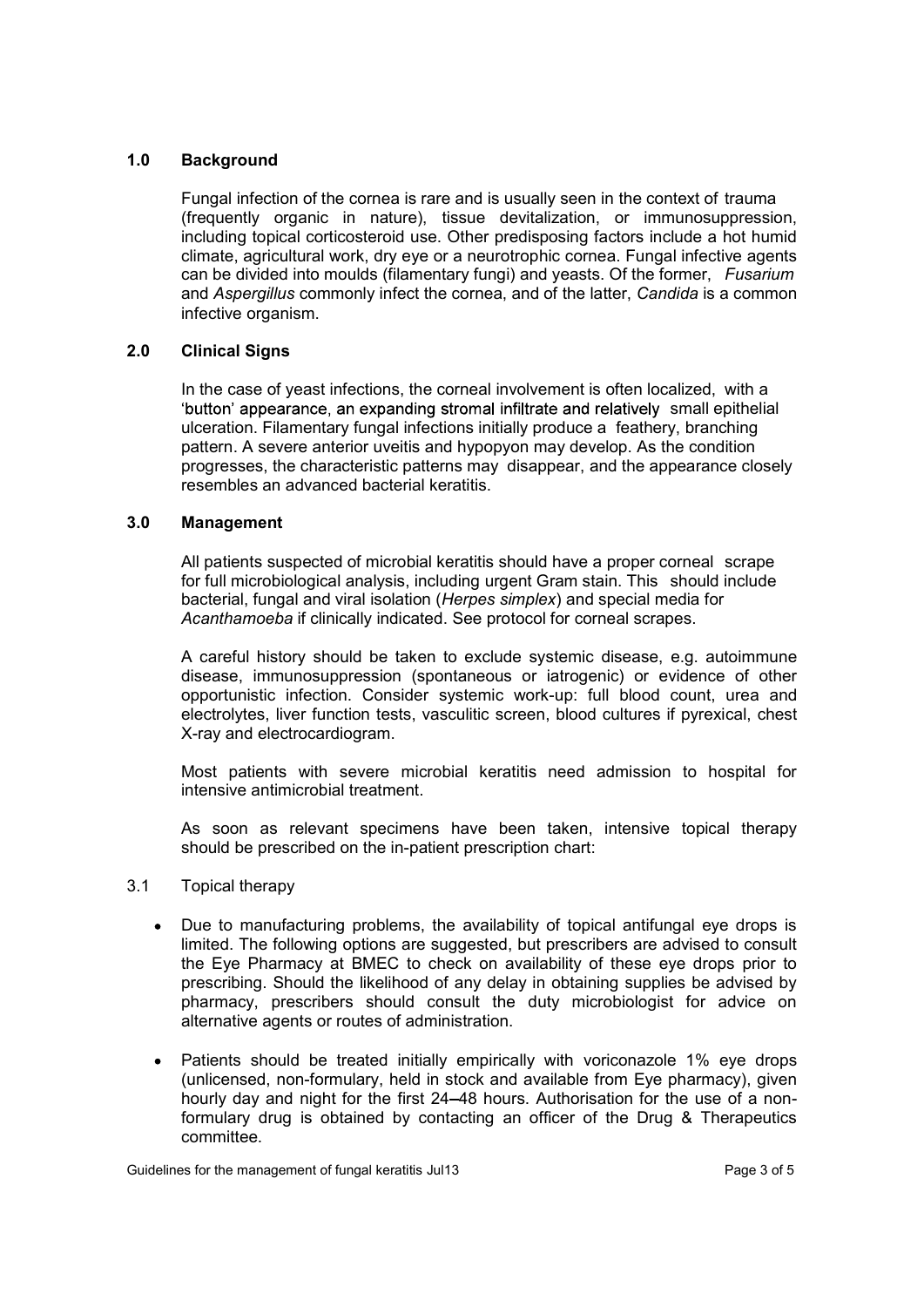• If a preservative free preparation is required, amphotericin 0.15% eye drops preservative-free (unlicensed, non-formulary) may be used following approval by DTC.

NB. amphotericin 0.15% eye drops preservative-free are available from Liverpool Pharmacy Manufacturing Unit on request but are not held in stock and have a short shelf life. Implementation of therapy will be delayed until pharmacy obtains stocks.

- Cycloplegic drops should be given: atropine 1% eye drops twice daily or cyclopentolate 1% eye drops twice daily.
- Topical antifungal therapy can be gradually tapered based on clinical response. Treatment is usually required for many weeks.

#### 3.2 Intraocular therapy

Intracameral amphotericin (10 micrograms in 0.1 ml, unlicensed use) may be given in cases where treatment response is poor, particularly in the presence of a hypopyon. This should be performed after an anterior chamber washout, with the washings being sent for microbial culture.

Where a secondary endophthalmitis develops, intravitreal amphotericin (5–10) micrograms in 0.1 ml, unlicensed use) may be given, preceded by a vitreous biopsy where possible.

 In cases of resistance to amphotericin, voriconazole may be used at a dose of 10 to 50 micrograms in 0.1ml (non-formulary) for both intracameral and intravitreal injection, unlicensed uses. (Voriconazole is restricted, contact Microbiology for advice).

Intrastromal voriconazole 50 micrograms in 0.1ml (non-formulary, unlicensed use). has been used in resistant cases. (Voriconazole is restricted, contact Microbiology for advice).

#### 3.3 Systemic treatment

 This is not obligatory, but should be strongly considered for cases of secondary endophthalmitis and penetrating keratomycosis, and given in addition to topical therapy. Adjunctive systemic therapy should be considered in all immunosuppressed hosts. It should be given in liaison with microbiologists and physicians. Liver and renal function must be monitored before and during treatment.

# 3.3.1 Yeast infection

Oral fluconazole should be given for  $7-14$  days where candidal infection is suspected or proven. A dosage of 50–100 mg once daily is required for those with a keratitis who are immunosuppressed. Where a secondary endophthalmitis is present, 400 mg once daily should be given. Liver function must be monitored before and during treatment, on a weekly basis.